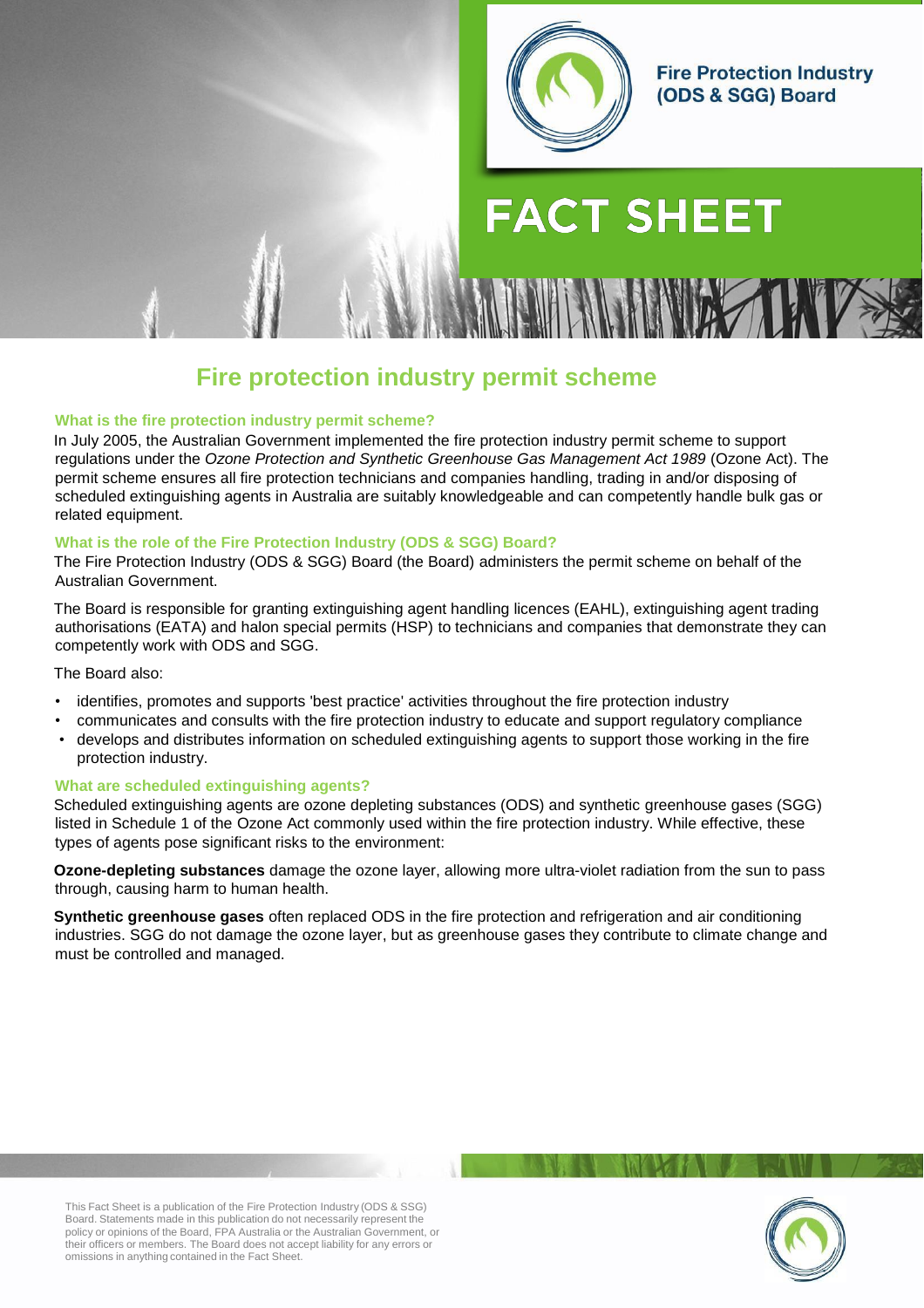ODS and SGG scheduled under the Ozone Act include, but are not limited to:

| <b>Commonly used</b>                                                              | <b>Limited use</b>                  |
|-----------------------------------------------------------------------------------|-------------------------------------|
| Heptafluoropropane (HFC-227ea) (FM200®)                                           | Tichlorofluoromethane (CFC-11)      |
| Bromochlorodifluoromethane (BCF) (Halon 1211)                                     | Trifluromethane (HFC-23)            |
| Bromotrifluoromethane (BTM) (Halon 1301)                                          | Pentafluoroethane (HFC-125)         |
| Hydrochlorofluorocarbon (HCFC Blend A and<br>HCFC Blend C) (NAF S-III, NAF P-III) | Hexafluoropropane (HFC-236fa)       |
|                                                                                   | Cholorotetrafluoroethane (HCFC-124) |
|                                                                                   | Perfluorobutane (PFC-410)           |

# **What is the purpose of the legislation?**

The Ozone Act and supporting Regulations protect the environment by controlling the manufacture, import, export, buying, storing, selling and handling of scheduled substances, including some extinguishing agents used by the fire protection industry in Australia.

These controls:

- promote the responsible management of scheduled substances to minimise their impact on the atmosphere
- implement Australia's obligations under various international conventions and protocols.
- encourage industry to replace substances that damage the environment.

To see a full list of scheduled extinguishing agents and to read more about the common use of ODS and SGG in fire protection, visit the [Factsheet: Scheduled Agents used in Fire Protection.](http://www.fpaa.com.au/media/49547/scheduled_agents_fact_sheet.pdf)

# **Permits and licensing**

The permit scheme offers the following types of licence, authorisation and permits:

# **EAHL- Extinguishing Agent Handling Licence**

Individuals who handle a scheduled extinguishing agent that is, has been, or is used for fire protection must hold an EAHL or a Special Circumstances Exemption. There are six types of EAHLs and the work you do determines which one(s) you need.

Handling means to do anything that carries the risk of emission, including:

- decanting the agent,
- installing or maintaining fire protection
- decommissioning or disposing of fire protection equipment.

There are three licence classes available:

**EAHL - Qualified Persons Licence** – for technicians who have completed the necessary training.

**EAHL - Experienced Persons Licence** – for technicians who can demonstrate they are suitably qualified due to previous relevant experience or supervision.

**Extinguishing Agent Trainee Licence** – for technicians under the active supervision of a holder of a licence relevant to the work being undertaken.

To view the full suite of licence types, entitlements and units of competency, please [click here.](http://fpib.com.au/media/193265/entitlements_and_units_of_competency.pdf)

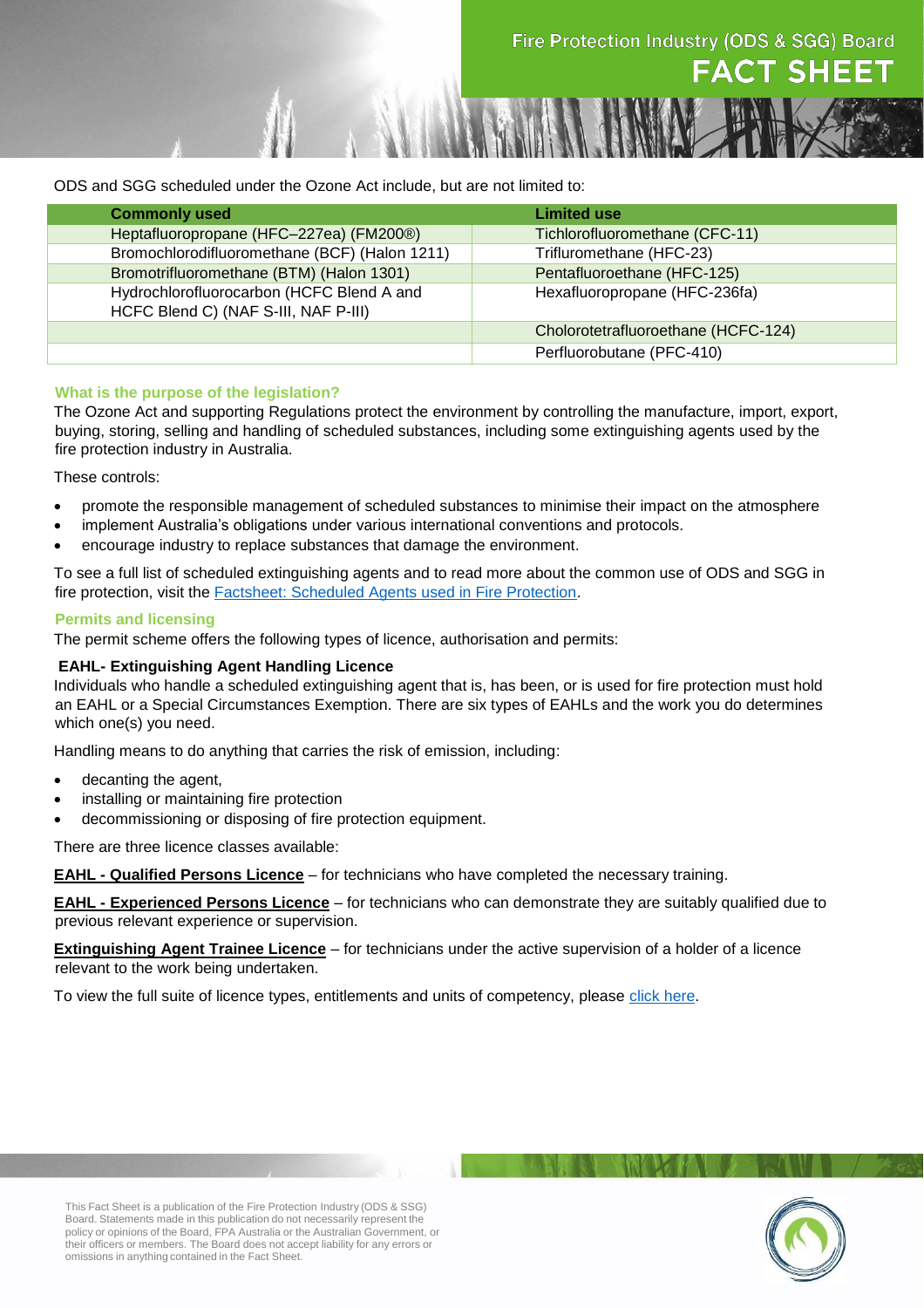#### **EATA- Extinguishing Agent Trading Authorisation**

An EATA is required by an individual or company buying, storing, selling or disposing of bulk containers of scheduled extinguishing agent (other than halon) that is for use, or has been used, in fire protection equipment.

An EATA is not required for containers that are physically attached and forms part of an installed fire protection system or extinguisher or where the ODS or SGG is contained within the equipment (e.g. a portable extinguisher).

#### **HSP- Halon Special Permit**

An HSP is required by an individual or company possessing halon for use in fire protection equipment or systems.

An HSP is not required for containers of halon physically attached and forming part of an installed fire protection system or extinguisher or where the ODS or SGG is contained within the equipment (e.g. a portable extinguisher containing halon).

Application forms for an EAHL, EATA and HSP are available [here.](http://www.fpib.com.au/licensing.aspx)

#### **Permit Conditions**

Technicians and companies in the fire protection industry who hold a licence, permit or authorisation are required to meet the conditions of their licence, permit or authorisation. These conditions are in place to prevent avoidable emissions of an extinguishing agent and, where required, ensure appropriate records are kept.

Details of the conditions are included with the licence, permit or authorisation. In addition, the Board encourages technicians to work in accordance with the ODS and SGG Good Practice Guide which offers guidance on industry best practice for working with scheduled substances.

The Good Practice guide is available [here.](http://www.fpib.com.au/ozone/good-practice-guide.)

#### **State licensing**

State licensing requirements are different to the fire protection industry permit scheme and do not cover technicians under the Ozone Regulations.

It is important that technicians and companies obtain the permits relevant to their work under both Australian and state legislation as required. Technicians and companies found working with scheduled extinguishing agents without the appropriate licence, permit or authorisation may be subject to penalties under ozone legislation. More information on these penalties is available [here.](http://fpib.com.au/media/135064/penalties_factsheet__august_2018.pdf.)

#### **ODS and SGG discharges**

While uncommon, accidental discharges of ODS and SGG extinguishing agents do occur. Accidents are usually caused by:

- human error/ system not isolated
- equipment malfunction
- a lack of technical knowledge
- inadequate maintenance.

Using only licensed technicians to maintain a fire protection system will reduce the risk, and expense, of an unintentional discharge.

Licensed technicians responsible for the maintenance of a system are requested to notify the Board if a discharge occurs. This will help develop education material and industry specific advice.